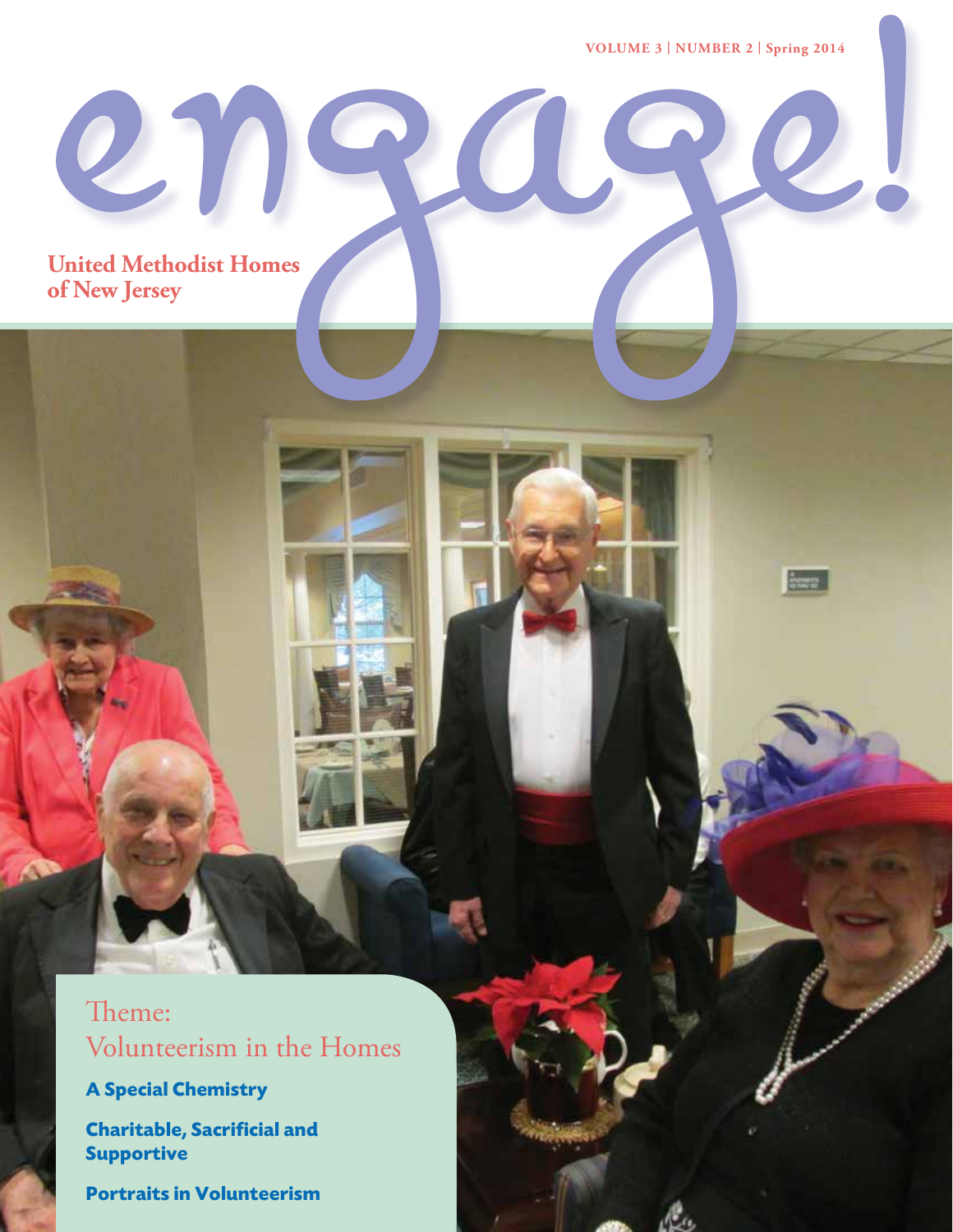**Along with their time, our volunteers bring their education, professional experience, skill, talent, warmth, and enthusiasm to our communities. Their ages are as diverse as their interests. We've seen volunteers as individuals, civic groups, business entities, families, couples, churches, schools, pet and owner pairs, and more.**

**During the last fiscal year, countless volunteers in 10 United Methodist Homes' communities gave us 29,407 hours of their time. Although that translates to an estimated \$516,652, it's truly difficult to access their immense contributions. Volunteers give meaning and vitality through "social capital," and they strengthen and augment our programs and services. Residents and associates feel deep appreciation for the difference volunteers make each and every day.**

**Volunteers throughout the Homes train residents to use computers; teach meditation, crafts, bridge, painting, and other subjects; plan, build and maintain community gardens; transport residents; cook; raise funds; donate gifts, supplies and equipment; give parties; lead book groups and discussions; sing and play musical instruments; friendly visit; paint walls and furniture; and other endeavors. And let us not forget the Homes' board of directors and Foundation's board of trustees, the volunteers who govern and lead the organization. Where would we be without them?**

**Dr. Norman Vincent Peale (1898 – 1993) said, "Such a simple thing as the giving of yourself – giving thoughtfulness, time, help or understanding – will trigger the cycle of abundance." As it turns out, evidence exists to support his statement. Seventy-six percent of U.S. adults who volunteer report that volunteering has made them feel physically healthier, and 78 percent report that volunteering lowers their levels of stress, leading to feeling better than adults who do not volunteer (***Doing Good is Good for You: 2013 Health and Volunteering Study* **by UnitedHealthGroup).**



**Wishing you fulfilling volunteer adventures!**

**Janet M. Carrato, Editor**

# A LETTER FROM THE EDITOR

**Editor:** Janet M. Carrato

**Composition:** The Merz Group

#### **Photography:**

Deede Bolger Tom Darcey The Merz Group Pam Mezis Mary Patichio Sherri Pizzi India Santos Carol Schneider

**Published three times annually by the United Methodist Homes of New Jersey, a non-profit agency affiliated with the Greater New Jersey Annual Conference of the United Methodist Church. Copyright ©2014 by United Methodist Homes of New Jersey. All rights reserved. No material may be reprinted without permission of the publisher.**

#### **Managing Board**

Deede Bolger, *Housing Administrator, Wesley by the Bay*

Janet M. Carrato, *Director of Communications and Public Relations*

Kevin Daly, *Legacy Advisor*

Patricia Darcey, *Director of Marketing, Francis Asbury Manor*

DaLinda Love, *Corporate Director of Clinical Services*

Robbie Voloshin, *Corporate Director of Marketing and Sales*

**Cover Photo: Marion and Al Mearns (standing) and Bill and Doris Coe (seated) await the start of High Tea outside Bristol Glen's Garden and Lissa Dining rooms.**



#### Homes is where the heart is – please remember the Homes in your will.

# PROFILES IN PHILANTHROPY: SIMPSON UNITED METHODIST CHURCH, PERTH AMBOY

*By Chuck Murray*

**Although small in membership Simpson United Methodist Church in Perth Amboy has proven mighty in faith. The pastor, Rev. Joel Fernandez, invited me to present a ten-minute "Minute for Mission" following the sermon during a Sunday worship service in February. This diverse congregation conducts each service bilingually in Spanish and in English.**

**Rev. Fernandez gave a rousing sermon entitled** *Jehovah Shalom (Jehova' es mi Paz)***. As a former United Methodist Bishop of Cuba, he was imprisoned for eight years for speaking against the Castro regime and then fled. For the anthem, parishioner Juan Bonillo sang a medley of spiritual songs in Spanish, strumming and drumming on the guitar in the style of Jose Feliciano.**

**Since Simpson had not met their annual voluntary Fellowship Fund goal for many years, a remarkable (and probably unprecedented) event took place at the close of the service: Rev. Fernandez called me to the back of the chancel and announced that from now on, the church would meet 100% of their goal of \$2.50 per member per year.**



- **During the fellowship hour following the service, I felt the warmth of the day would live in my mind and heart forever. Several members mentioned a beloved parishioner, who had been a Pitman Manor resident many years earlier. Simpson is just a wonderfully responsive congregation!**
- **Epilog: In March we received \$255 from Simpson United Methodist Church, just over 100% of their 2014 Fellowship Fund goal, thus fulfilling the pastor's promise.**
- **The Foundation has five associates available to speak about the services the Homes provides throughout the state. To arrange a visit, please contact the foundation@umh-nj.org or call 732-922-9800, extension 2128.**

*Chuck Murray is Planned Giving Specialist for the United Methodist Homes Foundation*

**For over 100 years, United Methodist Homes has brought compassionate and innovative care to seniors of all faith backgrounds. Help spread the good news and share highlights about our 10 communities as a volunteer Church Ambassador. Please contact Barry Wehrle at bwehrle@umh-nj.org or 732-657-7580.**

**To make a secure online donation visit www.umhfoundation.org/donate.php**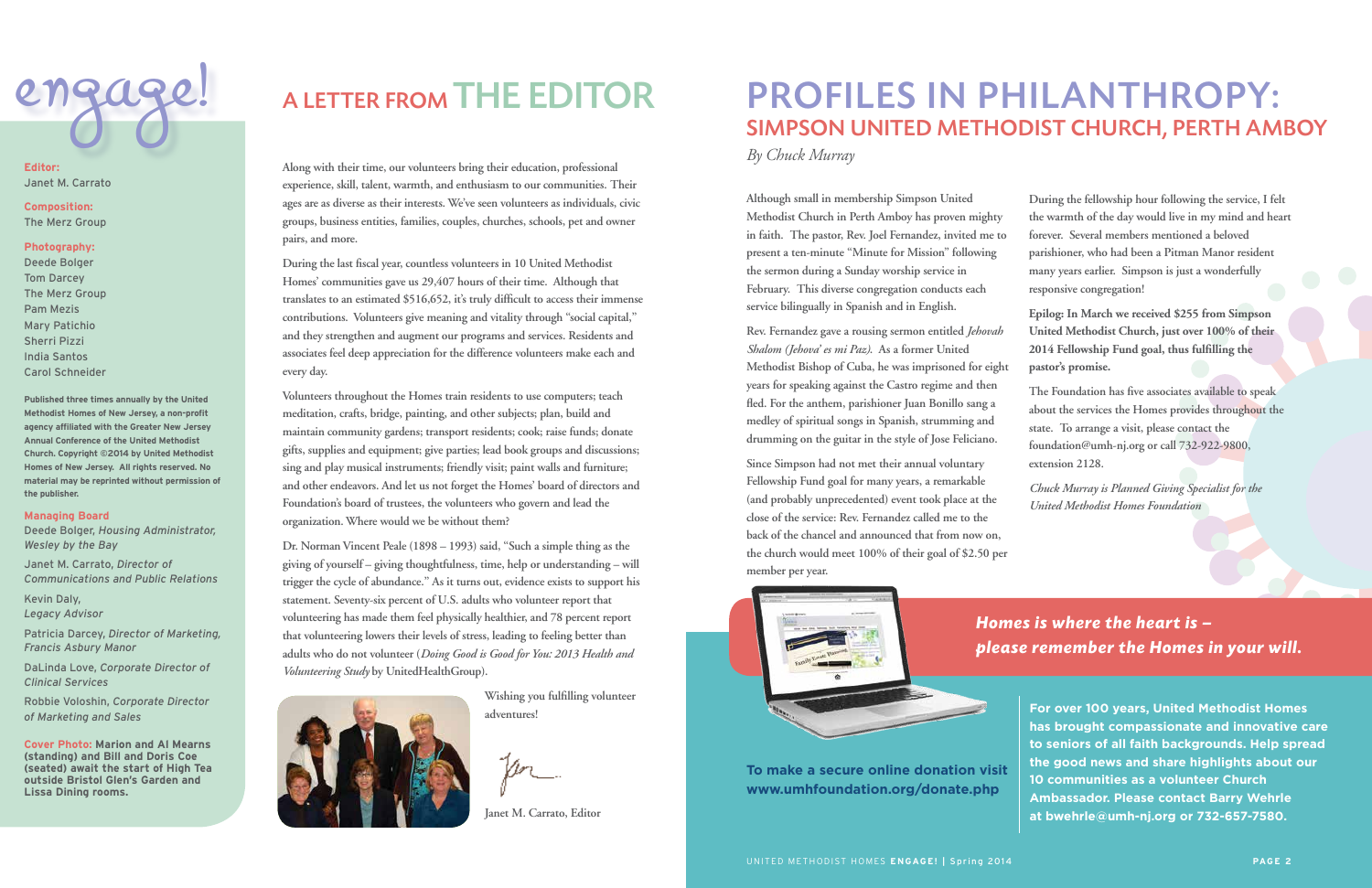**Mrs. Pierson served as the Bradley Food Pantry's first administrator and was eventually succeeded by Helen MacAllister of Bradley Beach and the current administrator, Rich Brugger of Avon. For her outstanding volunteer efforts, Mrs. Pierson received Rotary International's prestigious Service Above Self award which was presented to her by the Rotary Club of Belmar-Wall.**

PineRidge Posse *By Deede Bolger*



**How relaxing is this? The only thing missing from Myrna Cavallo's hand while sitting in the sun is a glass of lemonade. PineRidge of Montclair residents enjoy being outdoors and walking the neighborhood. When it's time for their annual flea market, they jump to volunteer, ready and willing to assist in every way possible.**

#### Crew at Wesley by the Bay *By Deede Bolger*

**What could be better than helping a neighbor? Nothing makes a person feel better about themselves than knowing they've made someone's day brighter. Wesley by the Bay residents realize joy from helping their neighbors. Margaret Bell spearheads the group that regularly sends birthday and get well cards. Peggy Gilbey, Penny Tyson and Barbara Ann DeBaufre visit** 

**shut-ins, helping them to manage their mail and offer friendly conversation. Need groceries or a prescription picked up? Ask one of their very busy gentlemen for help. Several who love to cook share their bounty with neighbors.**

#### Wesleyan Arms' Musketeers

#### *By Deede Bolger*

**Wesleyan Arms' volunteers Lillian Simpson, Andrew Perrius and Diane Wright deliver Salvation Army holiday gift baskets to fellow residents. The active trio organized and delivered over 30 frozen turkeys and side dishes to homebound residents. Along with Liz Abrams, they consistently help out in the Wesleyan Arms Café and throughout the year make food shopping trips so that their neighbors have enough groceries.**

**Often, one of these four are visible around the building, as they assist a less mobile resident with transportation to doctors' visits. Many at Wesleyan Arms would be lost without these four dynamic and altruistic musketeers. Bravo!**





Barbara Crane *By Janet M. Carrato*

**Since her arrival at Collingswood Manor resident Barbara Crane has become a member of the Welcoming Committee, Book and Bridge clubs, president of the Resident Council, reporter for the Collingswood Manor News, and volunteer in the Collingswood Manor Shop. With an outgoing personality, she comments, "Collingswood Manor is unique in that what's presented offers something for everyone. I've made suggestions and presented ideas that have been incorporated — residents have an important voice here."**

**In addition to volunteering where she lives, she's an active member of the Haddon Fortnightly, a civic and social club for women and part of the New Jersey State Federation of Women's Clubs. The group promotes education, literary and social interests in the community and raises about \$5,000 annually for charitable organizations such as summer camps, YMCAs, food banks, and animal shelters.**

#### Wayne Ford

#### *By Janet M. Carrato*

**For nearly half a century Covenant Manor resident Wayne Ford, affectionately known as Papa San, has been an icon in the New Jersey martial arts community.** 

**The 8th degree black belt in both karate and Aiki-Jujitsu, recognized Grand Master and a member of the Black Belt Hall of Fame, remains a renowned teacher, trusted mentor and a loyal friend to legions of adoring students, parents and contemporaries.**



**As a volunteer, Grand Master Ford taught self-defense to his fellow residents and the Plainfield community weekly for six weeks. This enriched participants as they learned martial movements, also gaining meditation skills and mental discipline. He remains a Jujitsu Master in Residence for a number of martial arts schools in Central Jersey.**

#### Eleanor Pierson

*By Patricia Darcey*

**The Bradley Food Pantry, which feeds tens of thousands of men, women and children each year, was founded 30 years ago by Francis Asbury Manor resident Eleanor Pierson, a local woman with a vision and a need to serve. "The pantry began on the second floor of St. James** 



**Parsonage but soon outgrew that space and moved to the kitchen and basement," noted Mrs. Pierson. "Again we outgrew our space," she said. "A donor left a large sum of money to help fund the pantry. That money was used to purchase our new building."**

# RESIDENT ESPRIT DE CORPS

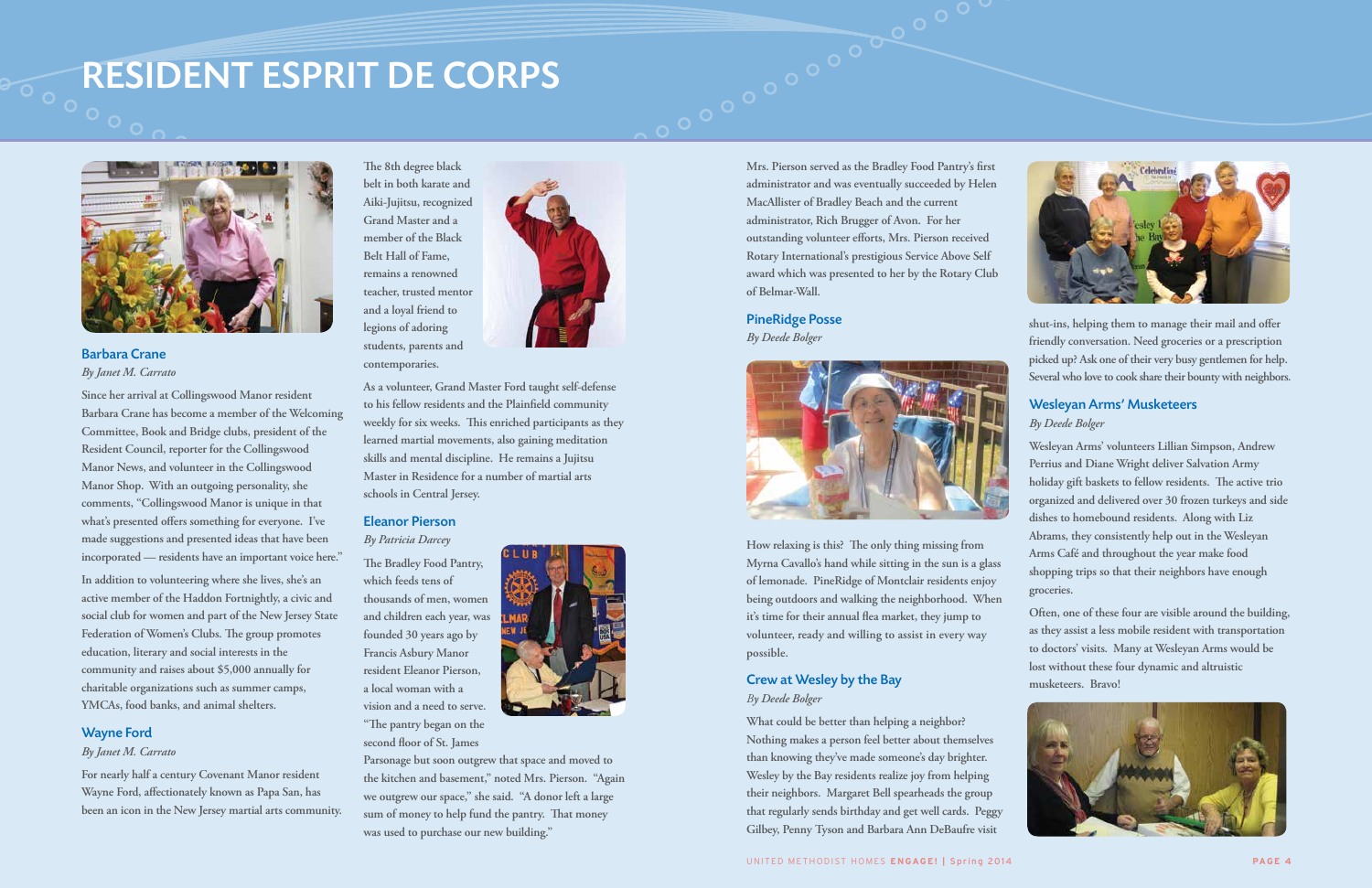**games, track finances, write, file documents, and more. Jay Louise gets so much joy from this assignment.** 

#### Holman Enterprises

**Volunteer initiatives may focus over multiple days or on an annual "day of service." Holman Enterprises, a worldwide automotive and truck group headquartered in Pennsauken, has supplied many volunteers at Collingswood Manor over the past few years. According to Mary Moloney, volunteer services coordinator, "Holman employees have performed a number of resident activities during different days including entertaining bingo games, lovely fall walks in a nearby park and even manicures. They also graciously assisted with gardening and clerical projects."** 



#### Stella Bock

**Once a month, Covenant Manor residents eagerly await Stella's arrival. This volunteer teaches the art of watercolor painting. Stella's effort has proven that everyone has the ability to express themselves artistically regardless of age. The fruit of her mentoring is exhibited on the residents' faces, as art has given them a new-found vitality.**

#### Ginny Hewitt

**Ginny has been volunteering for three to four years at Pitman Manor. She regularly calls bingo on Wednesday** 

**mornings in Assisted Living and is an on-call volunteer for the Tuesday Shoppers.** 



**LeadingAge New Jersey awarded Tuesday Shoppers the**  *Innovation of the Year* **in 2012 (see photo on page 12)**. **The program, incubated almost 40 years ago, remains bolstered and supported by people like Ginny and others who typically go to several different stores and shop for items requested by residents.**

**Using her sewing skill, she has made walker bags and clothing protectors for residents. Ginny shared, "Volunteering at Pitman Manor is a privilege and I have learned so much from the residents. In fact, it has helped improve my relationship with my 90-year-old brother."**

*DaLinda Love is Corporate Director of Clinical Services Kevin Daly is Legacy Advisor for the United Methodist Homes Foundation*

#### Gavin Stobie

**Gavin Stobie, age 17, from Boy Scout Troop 184 in Green Township, New Jersey built a gazebo at Bristol Glen for his Eagle Scout Community Service Project. He organized and led a team of volunteers all through the summer – they logged in over 180 hours of service planning the project, selecting the site on the grounds, getting a permit, raising money, soliciting gifts in kind,** 

**and finally constructing the structure. The gazebo ribbon cutting ceremony and celebration of Gavin's Eagle Scout project was** 



**attended by many residents, including his grandparents, Al and Marian Mearns, who had watched the progress for many months. Three years later and yet again, residents are eager to use it this spring.**

#### Kraft Foods

**Corporate volunteer efforts have also occurred at our senior housing communities. Volunteers from Kraft Foods, based in East Hanover, have worked their magic at Bishop Taylor Manor. Housing Administrator Tanya Preston noted that a former schoolmate helped facilitate contact with the company. Kraft Foods values giving back to the community and was happy to participate. Kraft volunteers came to Bishop Taylor Manor to talk, play games and engage residents in multiple activities.**

#### Steve Sands

**Who doesn't enjoy being pampered at the hair salon? Three days a week Steve transports The Shores' residents to the hair salon for a day of beauty. It lends an opportunity to bond with the residents, share a** 

**smile and give some encouragement. They leave the salon feeling refreshed and confident looking their best.**

#### Sun National Bank

**Sun in Vineland, focuses their employee efforts toward an annual day of service at Collingswood Manor, Francis** 



 $\overset{\circ}{\circ}$ 

**Asbury Manor and The Shores at Wesley Manor. Susan Clark, volunteer services coordinator at The Shores, noted that Sun National Bank approached the Homes more than four years ago about employees playing board games with residents and/or performing some landscaping clean-up. Susan reflected, "Community service is an important part of Sun National Bank's mission and they enjoy the relationship they've developed with us. The feedback from a core group of employees who drive the three days of service has** 



**always been positive."**

#### Jay Louise Weldon

**Although our seniors did not grow up with computers, many have adapted and learned to use them and other digital devices. PineRidge at Montclair has a fullyequipped Computer Learning Lab. Jay Louise Weldon has been teaching computer classes once a week to the residents and helping them individually. Realizing the important role of technology and how it matters at all ages, the instruction helps them stay in touch with family and friends, find essential information, play** 

# PORTRAITS IN VOLUNTEERISM

*By DaLinda Love and Kevin Daly*

*Ollie Ridley, an art student and seamstress, works on a seascape.*



*Holman staff take a moment to pose in front of the Collingswood Manor sign.*

*Two Sun Bank volunteers bear gardening tools on a day of spring cleanup.*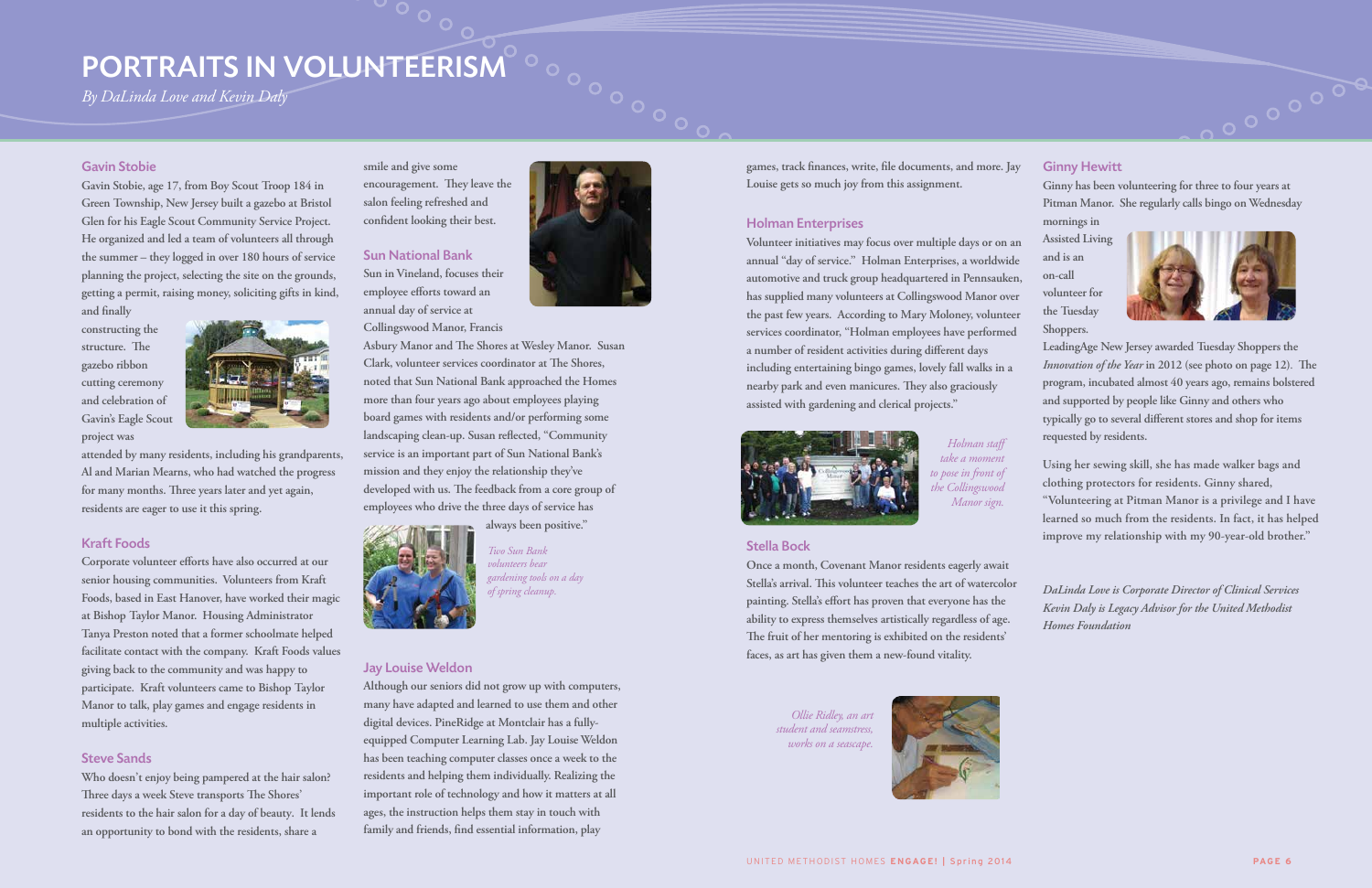**Over 400 students volunteer their time to help local food pantries, nursing homes, beaches, parks, churches, and schools.**

**Lastly, Francis Asbury Manor is blessed to have the Pennington School Youth Choir regularly perform a Sacred and Spiritual Music Service for Vespers under the direction of Music Director Bill Alfred. The then New Jersey Conference of the Methodist Church founded the school in 1838. The founders identified three guiding principles: "The education of the physical, the training of the mental, and the grounding of the soul in character."**

**Pitman Manor has an active and involved core group of young volunteers. Many are affiliated with school clubs, home school groups and church outreach ministries. For example, the Fellowship Bible Church in Sewell will be partnering with Pitman Manor for a service learning program.**

**The Pitman High School Key Club continues to be involved, most recently bringing in treats for the residents on Valentine's Day. Students have hosted an annual Spring Fling, called bingo and volunteered for special events.**

**Pitman Manor hosts the monthly meetings of Kids on a Quest, a youth group associated with the Angels of God Clothing Closet, a Pitman-based charity. Their monthly service project comes in the form of gifts presented to residents – usually with a seasonal theme.** **participated in a few of Pitman Manor's special event programs.**

**The Shores at Wesley Manor enjoys strong relationships with students from preschool through college. As one of its annual service projects the Key Club of Ocean City High School organizes and hosts a Senior Prom at The Shores. Last year,** 

**the band, Diamonds and Rust, played live music for** 

**dancing and listening pleasure. Many residents put on their dancing shoes and relished the evening. Both the students and residents dressed to impress.**

**Annually, Gateway High School's Student Council works with Wenonah Elementary on community service projects which include Valentine's Day gifts for residents. In addition, students from Gateway have also Saens. Guests really appreciated the performance by this gifted young student.** *Alice Coghill is Marketing Assistant at Pitman Manor.*

**Holy Spirit High School visits annually during the Christmas season to present cards and carol. Students from Ocean City Intermediate School "trick or treat" each Halloween, attend Veteran's Day programs and offer tours of the school's rain garden and consumer science classes. Students from Rutgers University and Richard Stockton College of New Jersey embark on internships within the Social Work program.**

> **Wesleyan Arms residents recently attended a piano recital featuring 11-yearold, Aron Wiener. Aron is studying with teacher Julia Meunch at the nearby Monmouth Conservatory of Music. The performance highlighted a number of classical selections including pieces by J.S. Bach, Claude Debussy and Camille Saint**

**A special chemistry exists between students and seniors. Maybe it's the unique combination of youthful enthusiasm and wisdom or the willingness to accept each other at face value. These inter-generational ventures from school groups bring tremendous support and enjoyment among all the Homes' communities.**

**Montclair State University and Seton Hall University** 

**School of Nursing volunteer frequently at PineRidge of Montclair. The students relish coming to PineRidge to form bonds, interact, talk and teach. The seniors, in exchange, impart living history lessons as well as pearls of wisdom.**

**Nursing students gain valuable public speaking experience by giving health presentations and hone their nursing skills during resident mini health assessments. The seniors receive healthy living tips, learn new skills and keep their memories sharp with cognition-improving games and puzzles.**

**Bristol Glen's young volunteers come from many schools. Preschoolers at Merriam Avenue School and Tender Heart Daycare make Halloween brighter with their colorful songs and costumes. The pen pal program at Halstead Middle School encourages students to correspond with residents. Their letters of encouragement and quarterly friendly visits really lift spirits. Sussex Technical High School students share their knowhow in a variety of ways from fashion and fundraising skills to singing at Christmastime.**

**Sussex County Community College students have assisted residents with their computer problems and given hands-on technology lessons. Some set up a giving tree in the lobby and donated more than 60 presents for residents to receive on Christmas morning. Other area school and student groups are involved in everything from drama and musical performances to robotic presentations and weeding flowerbeds.**

**Throughout the course of the year students from more than seven area high schools take part in handson annual service projects at Collingswood Manor. Whether rolling up their sleeves to do manicures, playing board games, conducting sing-alongs or planting flowers in the gardens around the building – their youthful enthusiasm is contagious. Volunteers from Cherry Hill West High School share their musical talents – the beautiful voices of the a'capella Men of Note, Fermata, and the Chamber group have brought tears to the residents' eyes.**

**Also for more than 10 years, second graders from next door neighbor Garfield Elementary School have been enchanting the residents with stories from their favorite books. After the children finish reading they engage the residents with questions about their lives and interests. In return residents share stories of what second grade was like "back in the day."**

**Francis Asbury enjoys a special relationship with nearby Monmouth University. Recently, 18 students spent the day volunteering. They pampered residents with manicures, played the popular game "Chicktionary," called bingo, and created floral arrangements.**

**Monmouth University's Student Government Association also invited Francis Asbury Manor to participate in their** *14th annual The Big Event* **– a community service project powered by students who volunteer for a day of service in the local community.** 

# **A SPECIAL CHEMISTRY**

*By Alice Coghill*



*Seton Hall University students give a health presentation to PineRidge of Montclair residents.*



*Charles and Janet Czajkowski dance at the Mardi Gras themed Senior Prom.*



*Monmouth University students at Francis Asbury Manor.*



*Julia Meunch and her student, Aron after the performance.*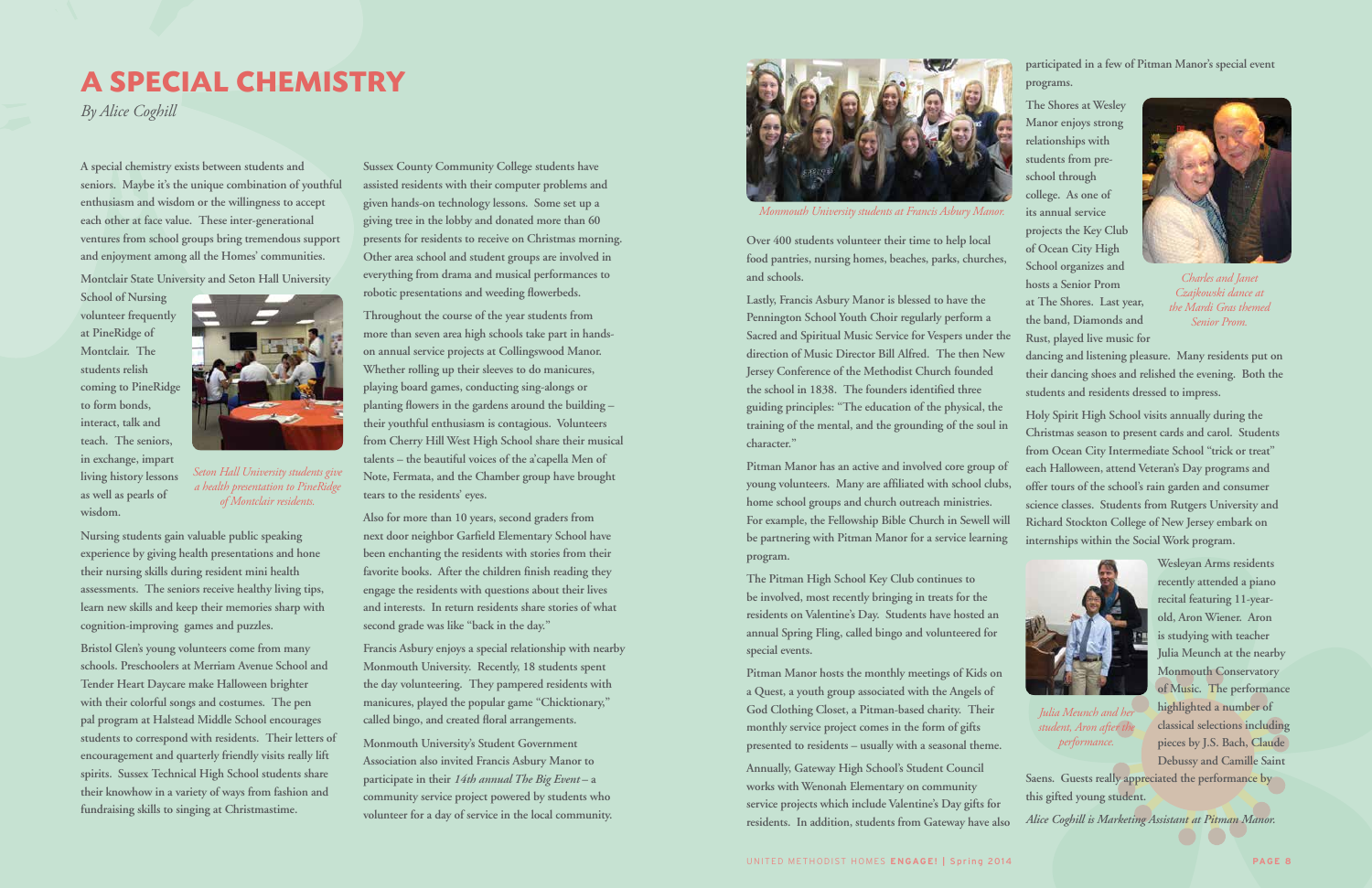**Ms. Smith has high praise for Francis Asbury's Volunteer Services Coordinator, Meg Cox Gerth and for the community's willingness to accept the program. "Francis Asbury Manor really helped us get this program off the ground," she says, sharing their goal to involve more companies. "It's a win-win situation for everyone."**

**So what happens when students reach the age of 21 and leave the program? "By that time, they're able to use public transportation, manage their money, balance a checkbook, cook, follow a recipe, use an oven and load a dishwasher," Ms. Smith observes, "They are pretty self-sufficient, but I still cry when they leave."**

 *Patricia Darcey is Director of Marketing at Francis Asbury Manor.*

**Four days a week they volunteer at Francis Asbury Manor. They arrive promptly. Their enthusiasm is contagious. They get right to work** 

**shredding papers, vacuuming carpets, dusting furniture, folding laundry, alphabetizing files or watering plants. Their young faces glow with pride as they receive words of praise. They are special needs students in a landmark Ocean Township pilot program with a goal to help them become selfsufficient.**

**Because two teachers with more than a half century of Special Education experience to their credit, believed with passion that their students required skills that could take them beyond the 12th grade Special Education curriculum, a program called Community Connections was born.** 

# HELPING STUDENTS STEP CONFIDENTLY<br>TO THE MUSIC THEY HEAR TO THE MUSIC THEY HEAR

**In 2012, Susan Smith and her colleague and fellow teacher, Linda Dexter (now retired), created the curriculum for 18-to-21-year old Special Education students as an extension of the Ocean Township program. "The purpose of the program is to give each student the tools he or she needs to transition to adult life and ultimately to the working community," Ms. Smith says. "Our students have learning, physical and/or emotional disabilities to overcome," she adds, "but by the time they reach 18, they need exposure to the real world; they need to learn selfsufficiency."**

**"A typical class day begins at 7:25 a.m.," Ms. Smith reports, when two of our four students stack the "Spartans-on-the-Go" breakfast cart with popular morning favorites, including their own baked goods, made in class the day before. Students take the breakfast cart to all departments throughout the school. Each student is accompanied by a certified trained job coach.**

**"By doing this they learn job skills," Ms. Smith notes. "They need to handle money, make change and keep records." She adds that they learn "it's not okay to do a job halfway through; they must finish what they start." She also says that communication skills are reinforced. "They learn to carry on a conversation – something most of us take for granted!"**

**Taking this training one step further has been the true measure of success for the Community Connections program. "We have two students who have completed the program," Ms. Smith beams, "and both are working as volunteers in the business community – one of them at Francis Asbury Manor."**





*By Patricia Darcey*



United Methodist Homes of New Jersey Foundation

For over 100 years, through your support, the Fellowship Fund has kept its promise that no residents will ever be asked to leave a Homes community due to their inability to pay the total cost of care.

Sunday, September 7, 2014 Francis Asbury Manor • 70 Stockton Avenue • Ocean Grove, NJ Registration begins at 12 noon

For more information and to register online go to *www.umhfoundation.org/events*

**WALK • LUNCH • ENTERTAINMENT • TOURS • AWARDS**



*companions, perhaps it is because he hears a different drummer. Let him step to the music which he hears, however measured, or far away."*

*— Henry David Thoreau*



*Compassionately serving in community so that all are free to choose abundant life.*

# $\sim$

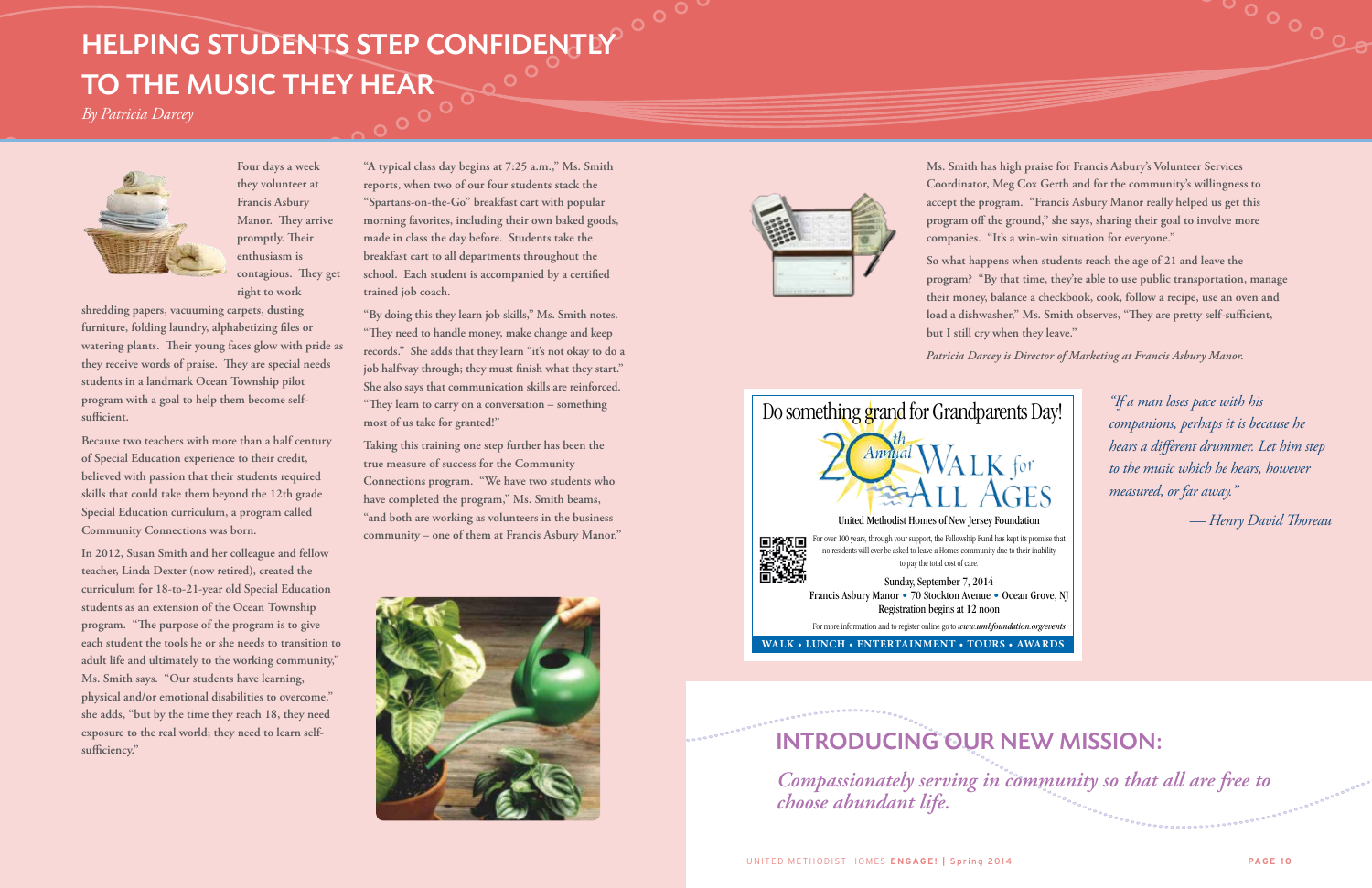**The Pitman Manor Auxiliary, headed by President Joanne Padget, does many events throughout the year. They solicit clothing donations from churches in the area twice annually and hold sales in September and April at Pitman Manor. October generates a large bazaar with all kinds of items. On the first Friday of each December, they give a Christmas party, assisted by volunteers on the day of the event. Each resident also receives a book of stamps well ahead of holiday mailing time. As all their sister community auxiliaries, some of the proceeds are donated to the Fellowship Fund and some for needs within the community. For example, the auxiliary donated money specifically to purchase two new chairs in the library, a space wellused by residents.**

**The annual April Showers brings out residents from every floor of Collingswood Manor. Churches donate bathroom, kitchen and personal grooming articles, perfume, stationery, paper products and more. The auxiliary sets up about eight tables organizing everything by bathroom and kitchen. Then, residents line up to shop, taking anything they want for free. Any leftovers are saved for future resident need. President Marti Milne observes, "It's just like watching children on Christmas morning."**

**In contrast, the annual Grandma's Attic which fills up the entire lobby, living room and music room, brings in a profit as does the November Craft and Thrift Sale. Some funds are donated to the Fellowship Fund and some for needs within Collingswood Manor. Most recently these included a smoothie maker, chocolate fountain, new luncheon tables for the chapel, and a handicapped picnic table.**

**With focus on The Shores at Wesley Manor and Wesley by the Bay, the Wesley Friends consists of between 15 and 20 members. President Janet Gibbons conveys, "My aunt and grandmother were volunteers at Collingswood Manor. It's in my blood I guess. My aunt would carry dishcloths, knives and other items, sold for fundraising purposes. She had a little black book listing all the members and their dues payments."**

**In addition to shopping for specific items for residents, these dedicated volunteers buy at discount stores and sell the items at cost as a convenience for residents. The Shores Shop sells paper towels, tissues, snacks and more. When stock is needed, the auxiliary members do the shopping. They also run a bazaar in August, Christmas party and monthly birthday parties.**



**One hundred and seven years of ministry and thriving communities have required much. It has taken generous donors, dedicated volunteers, spirited residents and their families, professional vendors and partners, talented associates, faithful churches, reliable community partners, caring organizations, businesses, and individuals. Among the dedicated volunteers fall our auxiliaries, which from our founding, have sacrificially supported the Homes in every way imaginable. While their activities vary, here are a few snapshots:**

**Bristol Glen Auxiliary President Barbara Bechtold explains, "Most of what we do is for Assisted Living and the Harris Center residents, so when resident and member Ann Bozak suggested high tea, we embraced it as a good opportunity to fund something special for the Independent Living residents. Ann took charge of arrangements for the white glove service, linens, specialty teas, petit fours, tea sandwiches, scones, flower arrangements, clotted cream, publicity, and every other detail. Dressed up for the unprecedented occasion, men wore tuxedos and women donned colorful dresses, elegant jewelry, and exquisite hats and** 

**gloves. Further setting the ambiance, volunteer and talented musician, Katie Pachnos, played beautiful harp music. Attesting to its success Ann stated, "I would love to do it again."**

**The Ocean Grove Service Auxiliary are 40-members strong and hail from as far as Cranford and as near as Ocean Grove to volunteer. The auxiliary is nonsectarian and its members belong to United Methodist, Presbyterian and Catholic churches as well as other denominations. But lest anyone think they are not dead serious about what they do, the numbers speak louder than words. "Since the late 1980s they have contributed just under a quarter million dollars to the Homes' Fellowship Fund," notes Margaret Barton, president and Francis Asbury resident. "Essentially, there are two big events each year, the summer Fair and the December Bazaar." While the auxiliary entirely directs the former, they assist the Francis Asbury Manor Resident Council with the latter.**

# CHARITABLE, SACRIFICIAL AND SUPPORTIVE

*By Janet M. Carrato and Patricia Darcey*



*Resident Pegee Grote wears a red hat, sweater set and pearls to high tea.*



*The Ocean Grove (FAM) Service Auxiliary Officers: (seated) Margaret Ruding, secretary; Margaret Barton, president; Marion Minerly, treasurer; (standing) Anna McHale, corresponding secretary; and Florence Levine, vice president.*

*At their 2012 annual meeting and exposition, LeadingAge New Jersey awarded Pitman Manor's Tuesday Shoppers program the Innovation of the Year. Michele Kent, president of LeadingAge New Jersey, presented the award to longtime volunteers, Carol Davis and Henrietta Sauter. Although incubated almost 38 years ago, about 25 volunteers continue to take turns shopping each Tuesday for Pitman Manor residents.*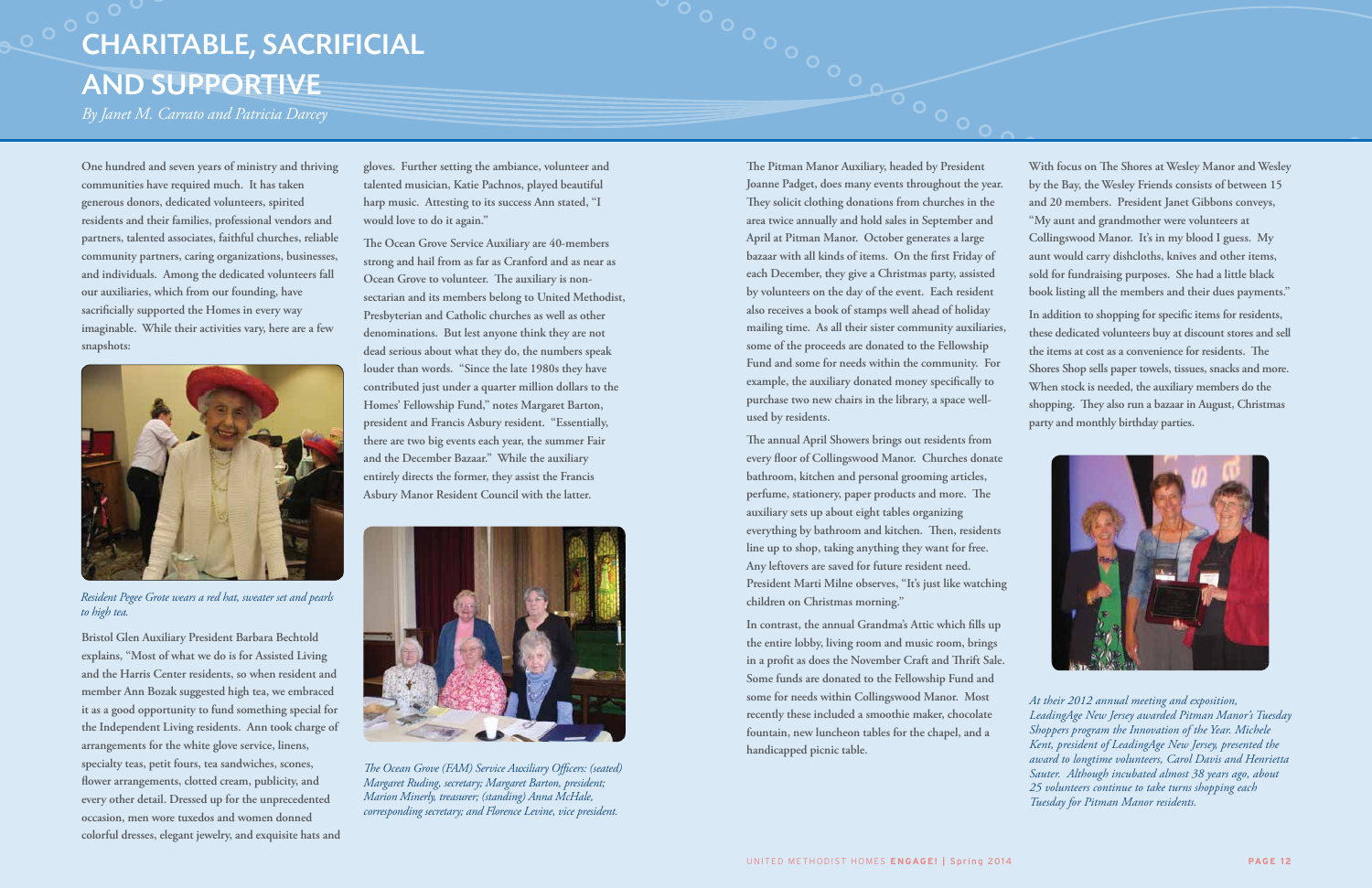#### **INGREDIENTS:**

**1 teaspoon allspice 1/4 cup red onion, chopped 1/2 cup green onion, chopped 2 tablespoons extra-virgin olive oil 1/4 cup orange juice, freshly squeezed 1 tablespoon lime zest 2 tablespoons soy sauce 2 tablespoons fresh thyme leaves, chopped 2 tablespoons jalapeno pepper, seeded & diced 2 teaspoons fresh ginger root, grated or chopped 1 clove garlic Salt and pepper 4 chicken breasts with bone and skin Lime wedges**

#### **PROCEDURE:**

**Puree all ingredients except chicken in a food processor to create a marinade. Add marinade and chicken to a re-sealable plastic bag, mix thoroughly and marinate in a refrigerator for 4 to 8 hours.**

**Preheat oven to 350 degrees Fahrenheit.**

**Heat grill to high. Remove chicken from marinade draining the excess. Grill each side of chicken for 3 to 4 minutes then place on a pan and finish in the oven for 15 minutes.**

**Serve with fresh lime wedges. Serves 4.**

# CHEF'S CHOICE: FRANCIS ASBURY MANOR EXECUTIVE CHEF LLOYD CATO

*By Stephen Davis*



# Grilled Caribbean Chicken

#### For the latest news, visit www.umh-nj.org

**facebook.com/UMHNJ E-mail: umh@umh-nj.org Phone: 732-922-9800 or toll-free 800-352-6521 Home office: 3311 State Route 33 Neptune, NJ 07753**



Enjoy!

#### Steering Group

**Lawrence D. Carlson,** *President & CEO* **John Callanan,** *Corporate Director of Mission & Pastoral Care* **Sharon D. Clapp,** *Vice President of Development* **Cynthia Jacques,** *Vice President Housing & Community Initiatives* **Patti Koepplinger,** *Executive Assistant* **DaLinda Love,** *Corporate Director of Clinical Service***s Carol McKinley,** *Vice President of Operations* **Robert Nadolski,** *Corporate Director of Information Technolog***y Roberta Voloshin,** *Corporate Director of Marketing & Sales* **Richard D. Wilson,** *Vice President of Finance*

**Chef Lloyd grew up on the Caribbean island of Jamaica where his passion for food was recognized at an early age. As a child, he watched relatives create fresh meals daily. As a working adult, he familiarized himself with every professional role in the kitchen and obtained an Associate's Degree in Culinary Arts from Brookdale Community College.**

**His unique style combines his Caribbean background and training from various culinary professionals. Lloyd continued to develop his skills with local restaurants along the Jersey Shore including The Columns and Chef Ed's. He believes in creating fresh, honestly delicious and wholesome meals.** 

**Currently working at Francis Asbury Manor, Chef Lloyd loves what he does every day – being hands-on in the kitchen, working with his staff to ensure the best possible meals, making sure service runs smoothly and keeping the residents happy.**

**Chef Lloyd really can't imagine working for a better employer. "They give me all the tools I need to be successful from training to networking and resources you can only dream about." In his spare time Lloyd enjoys spending time with his wife and two children. His hobbies include cycling and playing basketball.**

*Stephen Davis is Area Executive Chef for Sodexo*

## TIME TO CHECK OUT SENIOR LIVING?

Perhaps the demands of maintaining a house have become a burden? Have you noticed a change in your loved one? Consider a senior community to help with the tasks of daily living. We're here for you. Come to an Open House or a Lunch and Learn. Get a firsthand look at Bristol Glen, Collingswood Manor, Francis Asbury Manor, Pitman Manor, or The Shores, gather information, and meet the people who make it a great place to live and work. Visit http://www.umh-nj.org/openhouse for the schedule.

### GET ENGAGE DIGITALLY!

**Signing up for Engage online conserves mailing, printing, environmental resources like trees and water, and reduces waste. Simply visit http://www.umh-nj.org/engage-magazine. Fill out the form, click submit and you are done! Your information will remain confidential.**

**United Methodist Homes 2013 Annual Report,** *The Power of Community,* **is posted on our website umh-nj.org.**

**The 2013 Honor & Memorial Gifts to the Fellowship Fund will be posted online at http://www.umhfoundation.org/fellowship.php beginning May 30, 2014.**



**United Methodist Homes blog features senior issues and trends, consumer and health advice and resident, associate and volunteer stories. Visit http://blog.umh-nj.org/ or access it through the QR code.**